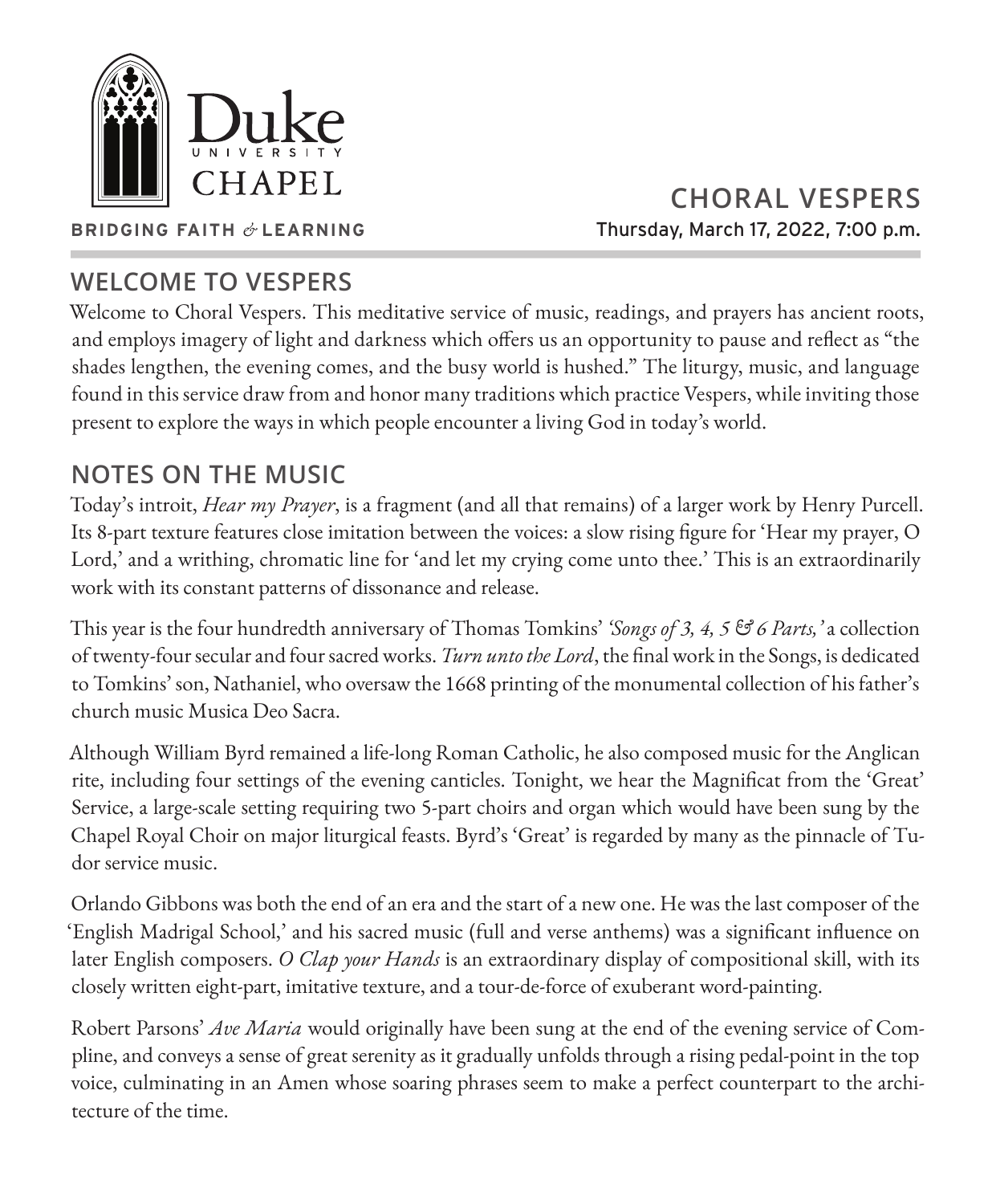Organ Voluntary

Choral Introit

Hear my prayer, O Lord, and let my crying come unto thee.

*Psalm 102:1; Henry Purcell (1659–1695)*

## **All rise as able.**

Opening Hymn

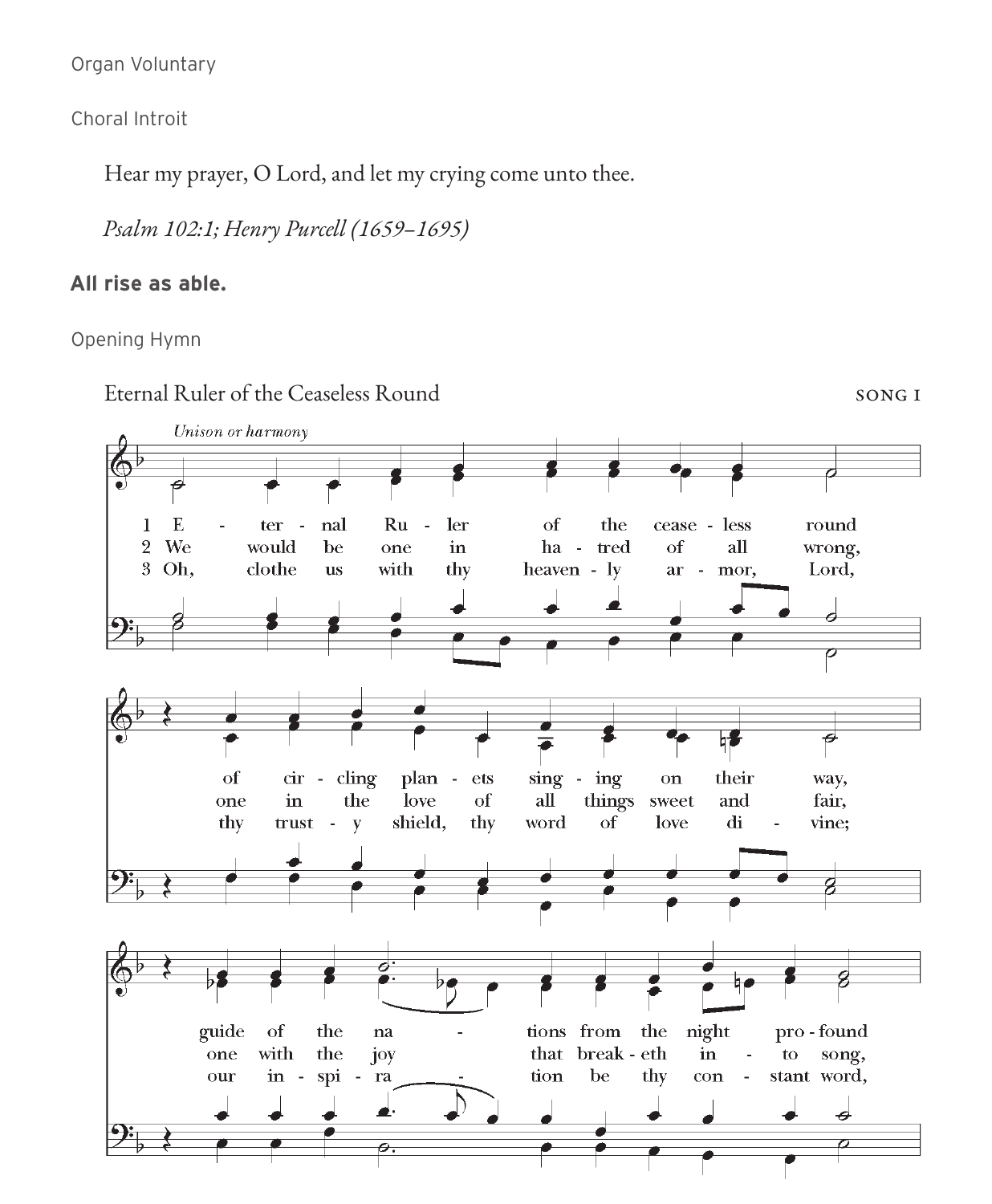

Opening Sentence

Leader: Light and peace in Jesus Christ our Lord. **People: Thanks be to God.**

Collect for Light *(unison)*

**Almighty God, we give you thanks for surrounding us, as daylight fades, with the brightness of your vesper light; and we implore you of your great mercy, that as you enfold us with the radiance of this light, so you would shine into our hearts the brightness of your Holy Spirit; through Jesus Christ our Lord. Amen.**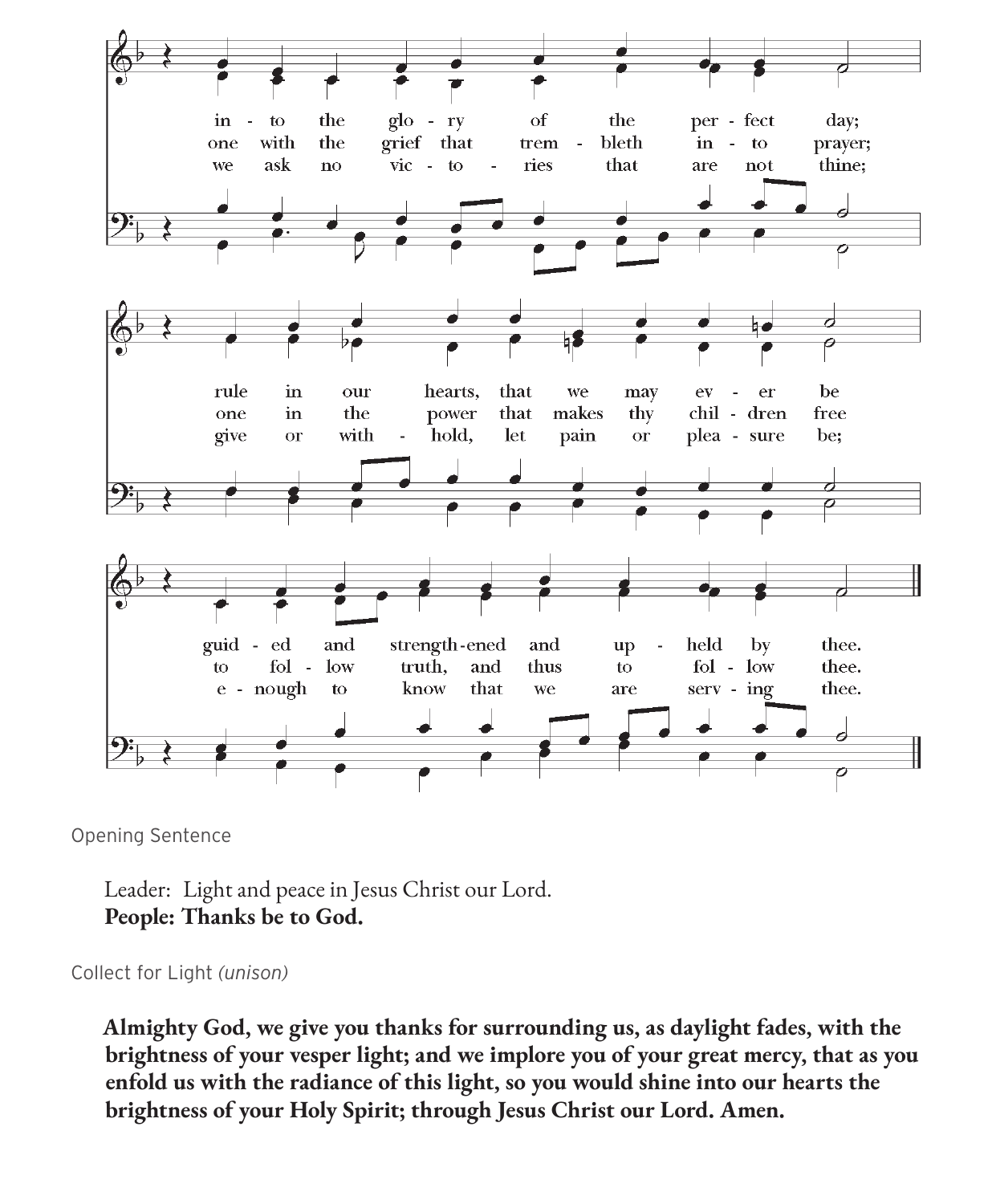Opening Verses *(sung responsively by all)*



Turn unto the Lord our God for the Lord is gracious, his mercy is everlasting, and his truth endureth from generation to generation.

*Joel 2:13 and Psalm 100:1; Turn Unto the Lord*, *Thomas Tomkins (1572–1656)*

First Lesson: Exodus 19:1—9a

Leader: The word of the Lord. **People: Thanks be to God.**

Office Hymn *(sung by the choir)*

Te lucis ante terminum, Rerum Creator, poscimus, Ut pro tua clementia, Sis praesul et custodia.

*To thee before the close of day, Creator of the world, we pray That, with wonted favor, thou Wouldst be our guard and keeper now.*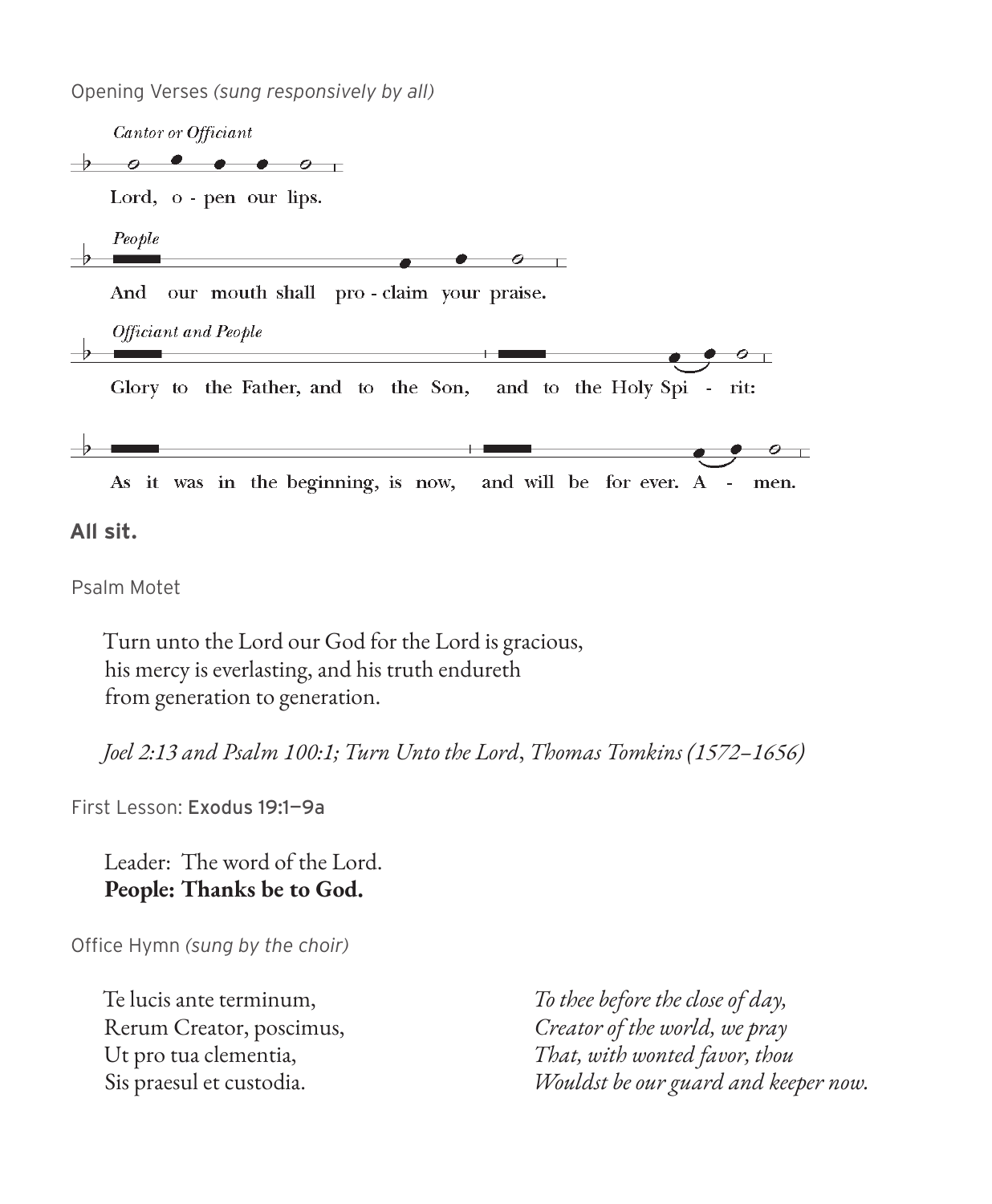Procul recedant somnia, Et noctium phantasmata: Hostemque nostrum comprime, Ne polluantur corpora.

Praesta pater omnipotens Per Jesum Christum Dominum Qui tecum in perpetuum Regnat cum Sancto Spiritu.

*From all ill dreams defend our sight, From fears and terrors of the night; Withhold from us our ghostly foe, That spot of sin we may now know.*

*O Father, that we ask be done, Through Jesus Christ, thine only Son, Who, with the Holy Ghost and thee, Doth live and reign eternally. Amen.*

*attrib. St. Ambrose; Thomas Tallis (1505–1585)*

#### **All rise as able.**

#### Canticle: Magnificat

My soul doth magnify the Lord : and my spirit hath rejoiced in God my savior. For he hath regarded : the lowliness of his handmaiden. For behold from henceforth : all generations shall call me blessed. For he that is mighty hath magnified me : and holy is his name. And his mercy is on them that fear him : throughout all generations. He hath showed strength with his arm : he hath scattered the proud in the imagination of their hearts. He hath put down the mighty from their seat : and hath exalted the humble and meek. He hath filled the hungry with good things : and the rich he hath sent empty away. He remembering his mercy hath holpen his servant Israel : as he promised to our forefathers, Abraham and his seed for ever. Glory be to the Father, and to the Son : and to the Holy Ghost; As it was in the beginning, is now, and ever shall be : world without end. Amen.

*Luke 2:29–32; The Great Service, William Byrd (c. 1540–1623)*

#### **All sit.**

Second Lesson: 1 Peter 2:4—10

Leader: The word of the Lord. **People: Thanks be to God.**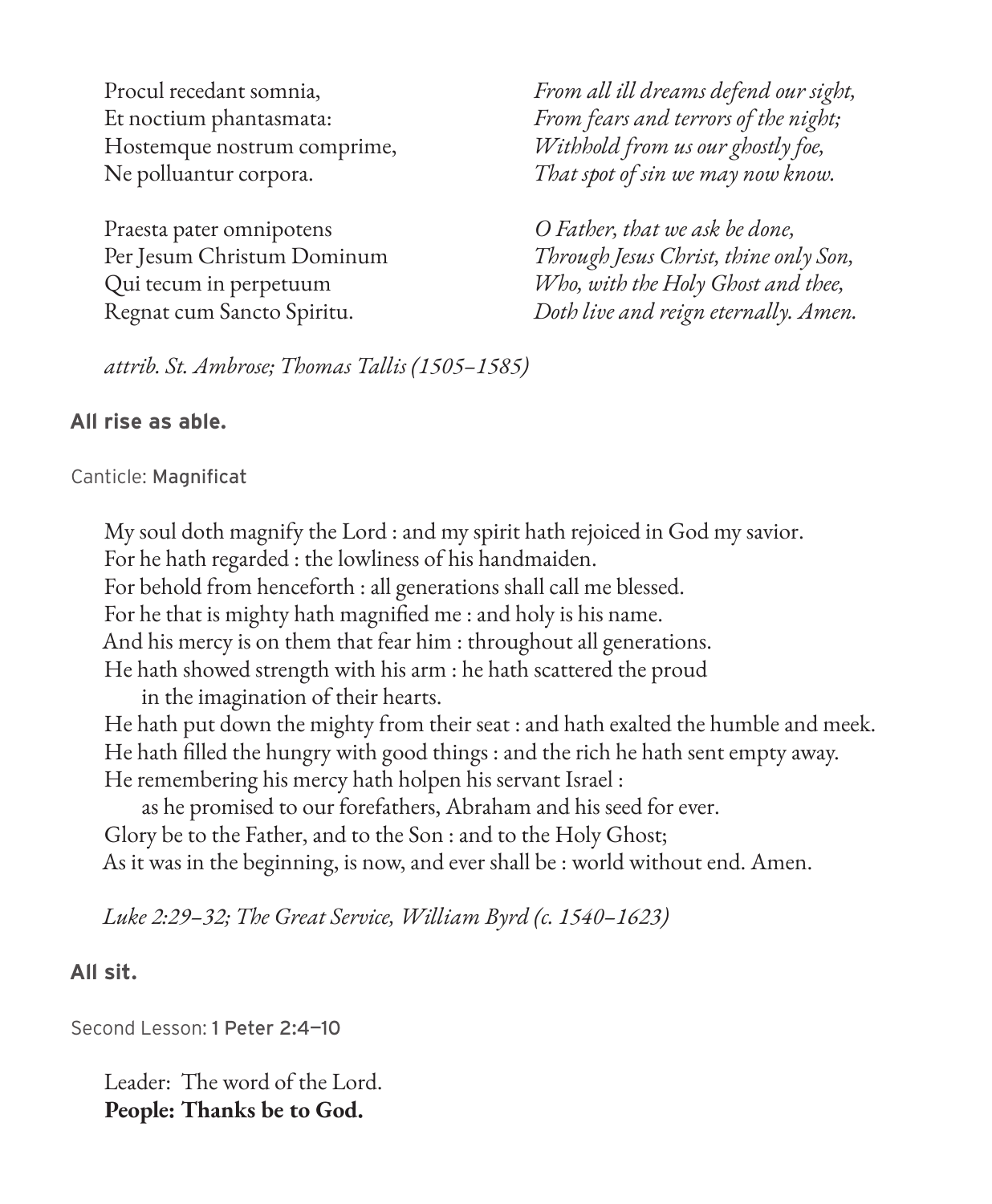Responses *(sung responsively by all)*

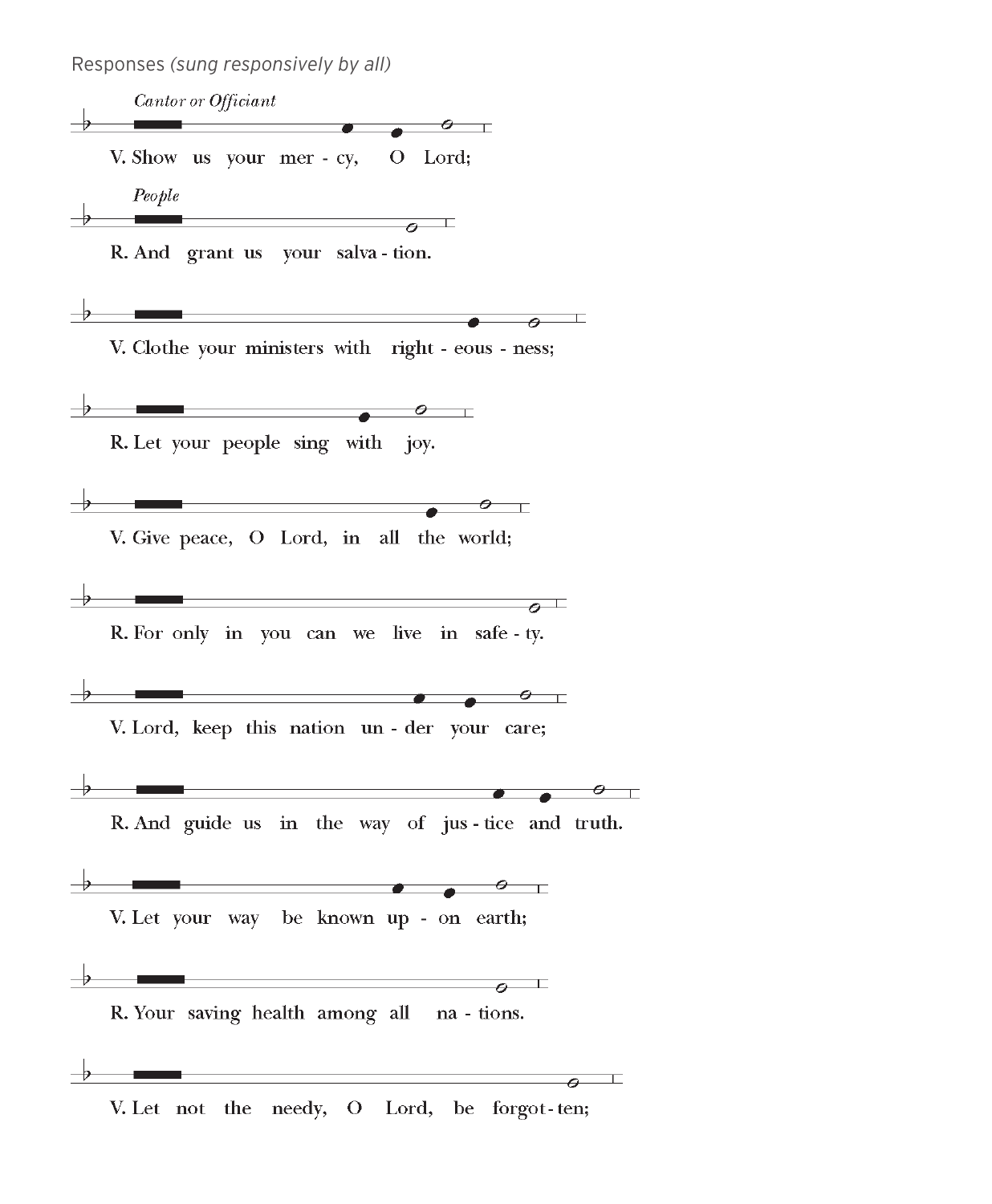

R. Nor the hope of the poor be ta - ken a - way.



R. And sustain us with your Holy Spi - rit.

Anthem

O clap your hands together, all ye people: O sing unto God with the voice of melody. For the Lord is high, and to be feared: he is the great King upon all the earth. He shall subdue the people under us: and the nations under our feet. He shall choose out an heritage for us: even the worship of Jacob, whom he loved. God is gone up with a merry noise: and the Lord with the sound of the trumpet. O sing praises, sing praises unto our God: O sing praises, sing praises unto our King. For God is the King of all the earth: sing ye praises with understanding. God reigneth over the heathen: God sitteth upon his holy seat. For God, which is very high exalted, doth defend the earth, as it were with a shield. Glory be to the Father, and to the Son: and to the Holy Ghost. As it was in the beginning, is now, and ever shall be: world without end. Amen

 $\overline{o}$   $\top$ 

*Psalm 47; Orlando Gibbons (1583–1625)*

Prayers *(the people respond to the Minister's petitions)*

## **People: Hear our prayer.**

The Lord's Prayer *(unison)*

**Our Father, who art in heaven, hallowed be thy name; thy kingdom come, thy will be done, on earth as it is in heaven. Give us this day our daily bread. And forgive us our trespasses, as we forgive those who trespass against us. And lead us not into temptation, but deliver us from evil. For thine is the kingdom, and the power, and the glory, forever. Amen.**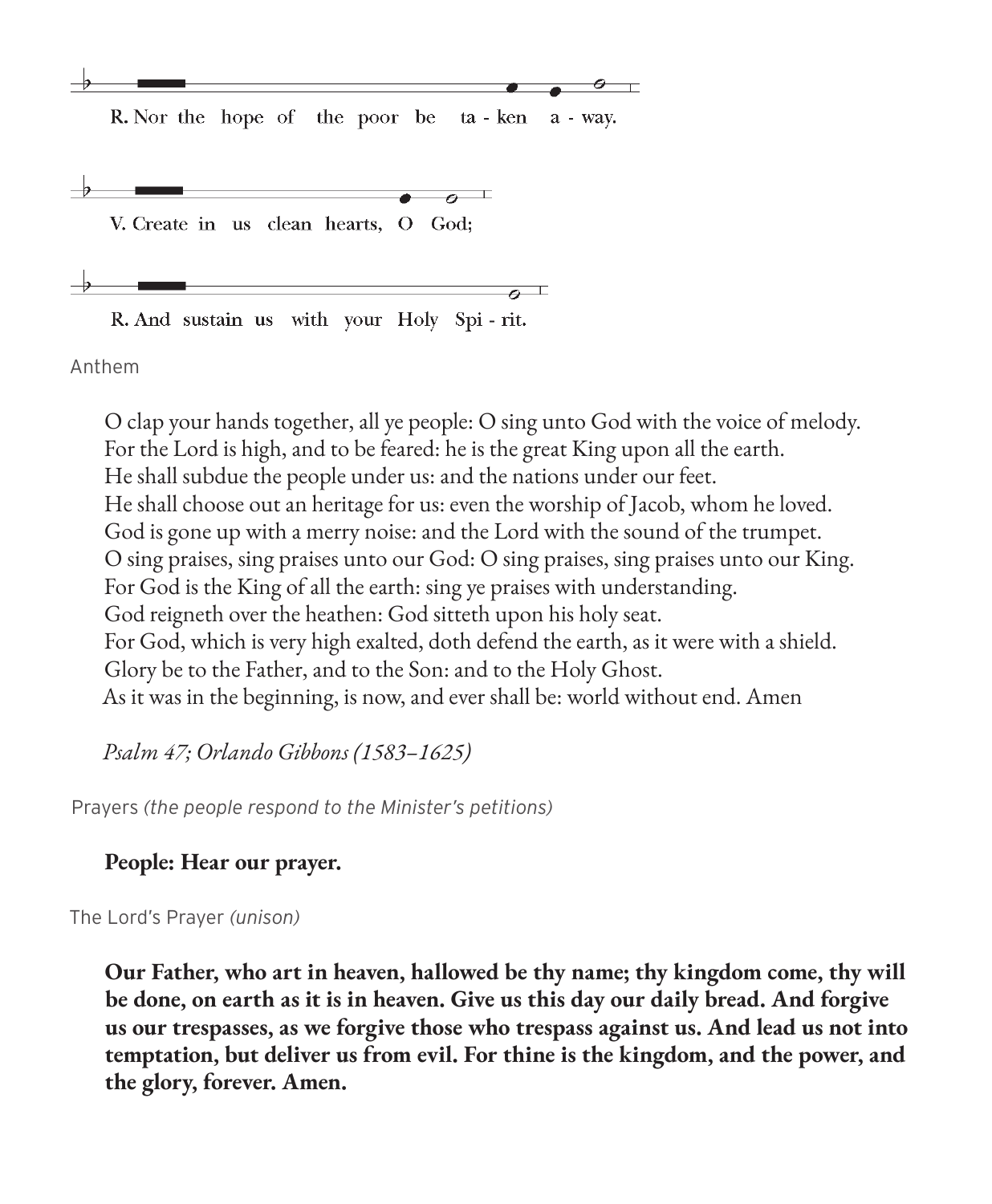#### **All rise as able.**

Closing Hymn

Christ is Made the Sure Foundation westminster abbey

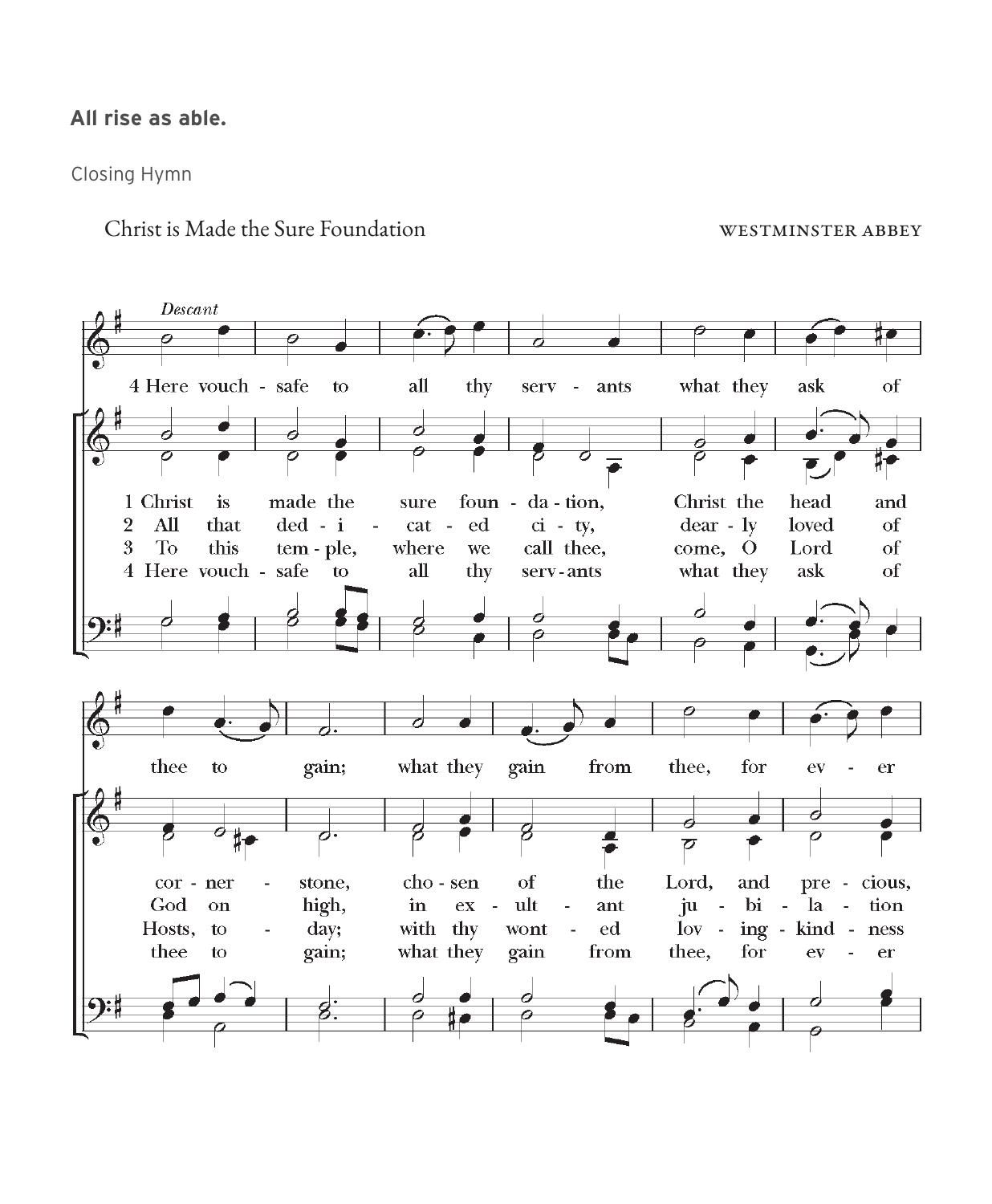

Choral Benediction

Ave Maria, gratia plena, Dominus tecum; benedicta tu in mulieribus, et benedictus fructus ventris tui. Amen

*Hail Mary, full of grace, the Lord is with thee; blessed art thou among women, and blessed is the fruit of thy womb. Amen*

*traditional; Robert Parsons (d. 1750)*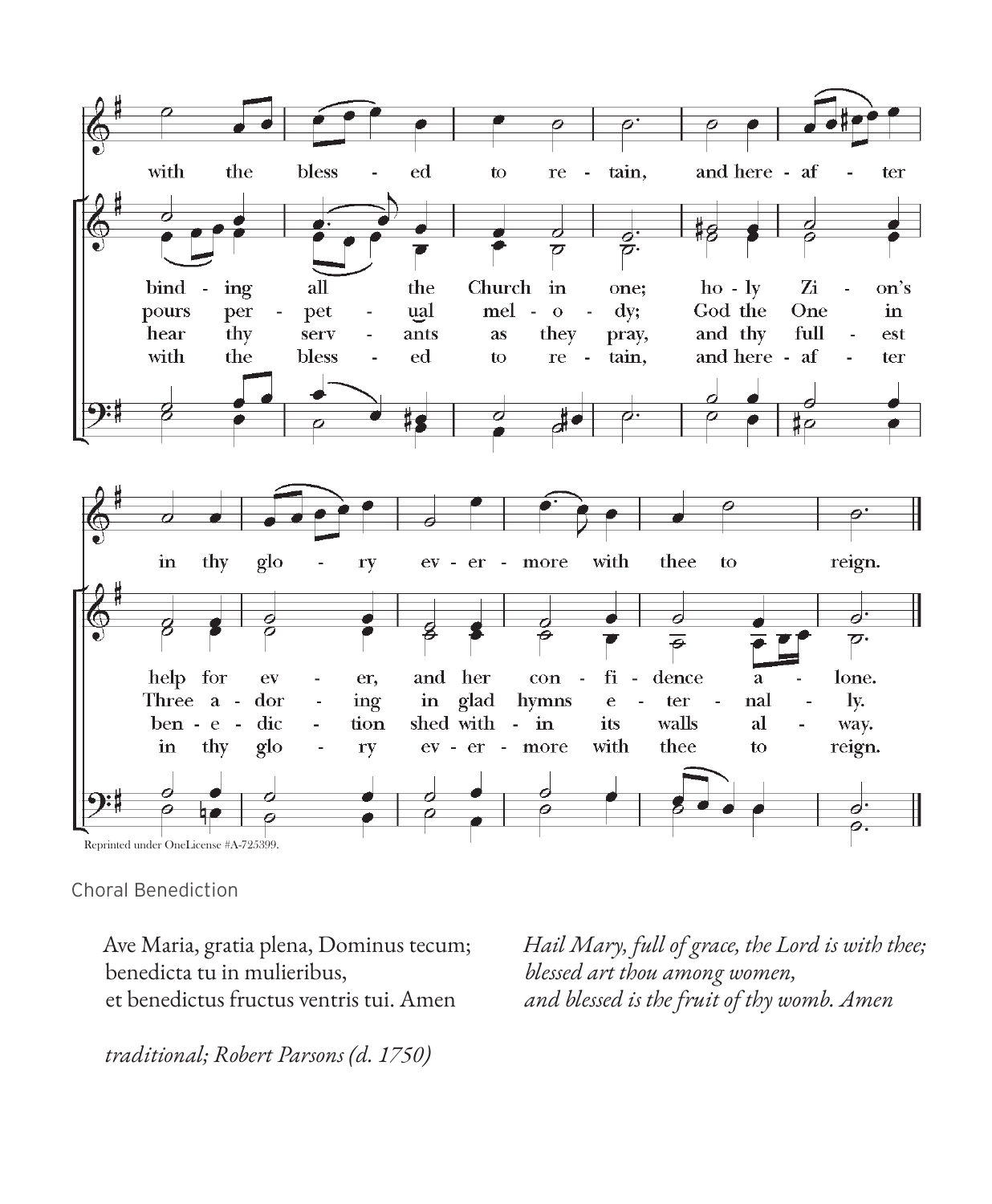**Guest Choir** | Magnificat is one of the world's premier vocal ensembles, internationally acclaimed for its sophisticated, historically-informed performance of Renaissance and Baroque choral masterpieces. Equally at home in concert hall and recording studio, the ensemble has established a reputation for innovative programming, presenting previously undiscovered works alongside familiar repertoire in a fresh context. Recording exclusively for Linn Records, Magnificat has released a series of award-winning recordings focusing on works from late-Renaissance Spain and post-Reformation England. Their recording of music associated with Savonarola, *Scattered Ashes*, was a finalist in the 2016 Gramophone Awards. Magnificat is directed by Dr. Philip Cave, associate conductor for Chapel Music at Duke Chapel and the group's founder.

**Friday Concert** | On Friday, March 18, at 8:00 p.m. in Baldwin Auditorium, Magnificat's second concert will be an exploration of motets by J.S. Bach and his contemporaries, delving into the great flowering of the polyphonic style in the eighteenth century. The program will feature some of Bach's masterworks—*Jesu, meine Freude*; *Komm, Jesu, Komm; and Fürchte, dich nicht*—alongside lesser-known complementary works by Johann Schelle, Johann Schein, and J.C. and J.M. Bach. There is no cost to attend the concert, but free tickets are required for admittance. Sign up for tickets through the [Duke Box Office](https://tickets.duke.edu/Online/default.asp?BOparam::WScontent::loadArticle::permalink=magnificat22&BOparam::WScontent::loadArticle::context_id=).

**Saturday Masterclass** | While at Duke as an ensemble-in-residence, the acclaimed British vocal ensemble Magnificat will offer a masterclass in "Singing Early Music" on Saturday, March 19, from 2:00–4:00 p.m in Goodson Chapel at Duke Divinity School. The event is open to all, and no registration is required.

**Acknowledgements** | Duke Chapel is presenting Magnificat's concerts and related programs with these campus co-sponsors: Duke Arts, Duke Initiatives in Theology and the Arts, and the Department of Music's Rare Music Series.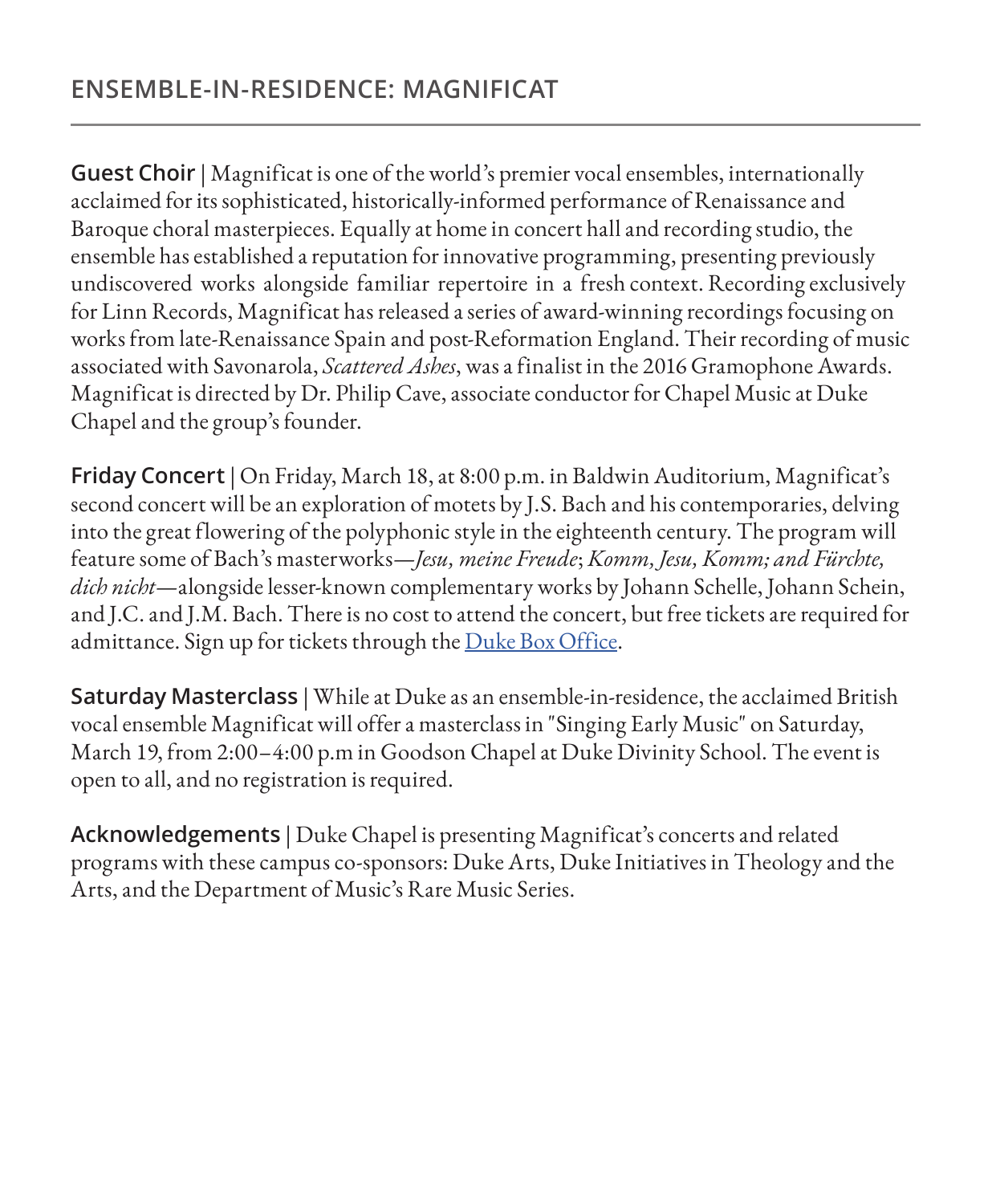**Organ Recital Series** | Dr. Robert Parkins, university organist and a professor of the practice of music at Duke, will present the third segment of a trilogy related to organ music by Johann Sebastian Bach in a recital this Sunday, March 20, at 5:00 p.m. Performed on the Chapel's Flentrop Organ, "J. S. Bach and His Contemporaries" will feature works of Bach and contemporaneous composers from Germany, Austria, Italy, Spain, and France. Admission is free.

**Jazz Vespers Service** | A Jazz Vespers worship service next Thursday, March 24, at 7:00 p.m. will have themes of lament and hope. The service blends the form of the traditional evening vespers service with the musical improvisation of jazz, combining poetry, ritual, blessings, and music. It is led musically by the John Brown Big Band, a professional jazz ensemble under the direction of John V. Brown, vice provost for the arts at Duke.

**Spring Oratorio** | The Chapel Choir, Vespers Ensemble, and Evensong Singers combine with the Mallarmé Chamber Players for a performance titled "Remember and Rejoice" on Sunday, April 3, at 4:00 p.m. at the Chapel. The program will remember those we have lost in the past two years, and rejoice in the promise of new life and resurrection. Music by Mendelssohn and Langlais joins the familiar strains of the Fauré Requiem to offer comfort and consolation. We rejoice in the resilience of creation with Britten's *Rejoice in the Lamb*, and newly composed settings of the poetry of William Blake and St. Francis of Assisi. Tickets are available from the Duke Box Office at tickets.duke.edu.

**Vespers Holy Saturday Concert** | Duke Chapel's annual Holy Saturday concert given by the Vespers Ensemble consists of just one work: Arvo Pärt's "Passio" for soloists, choir, and instrumental ensemble. Pärt's 1982 setting is hailed as a masterpiece of late twentieth century choral works. Sung in Latin, and lasting seventy-five minutes without a break, the austere, cloistered nature of this music is not recommended for younger listeners; families with younger members may like to attend the rehearsal in Goodson Chapel on the morning of the concert. Admission is free.